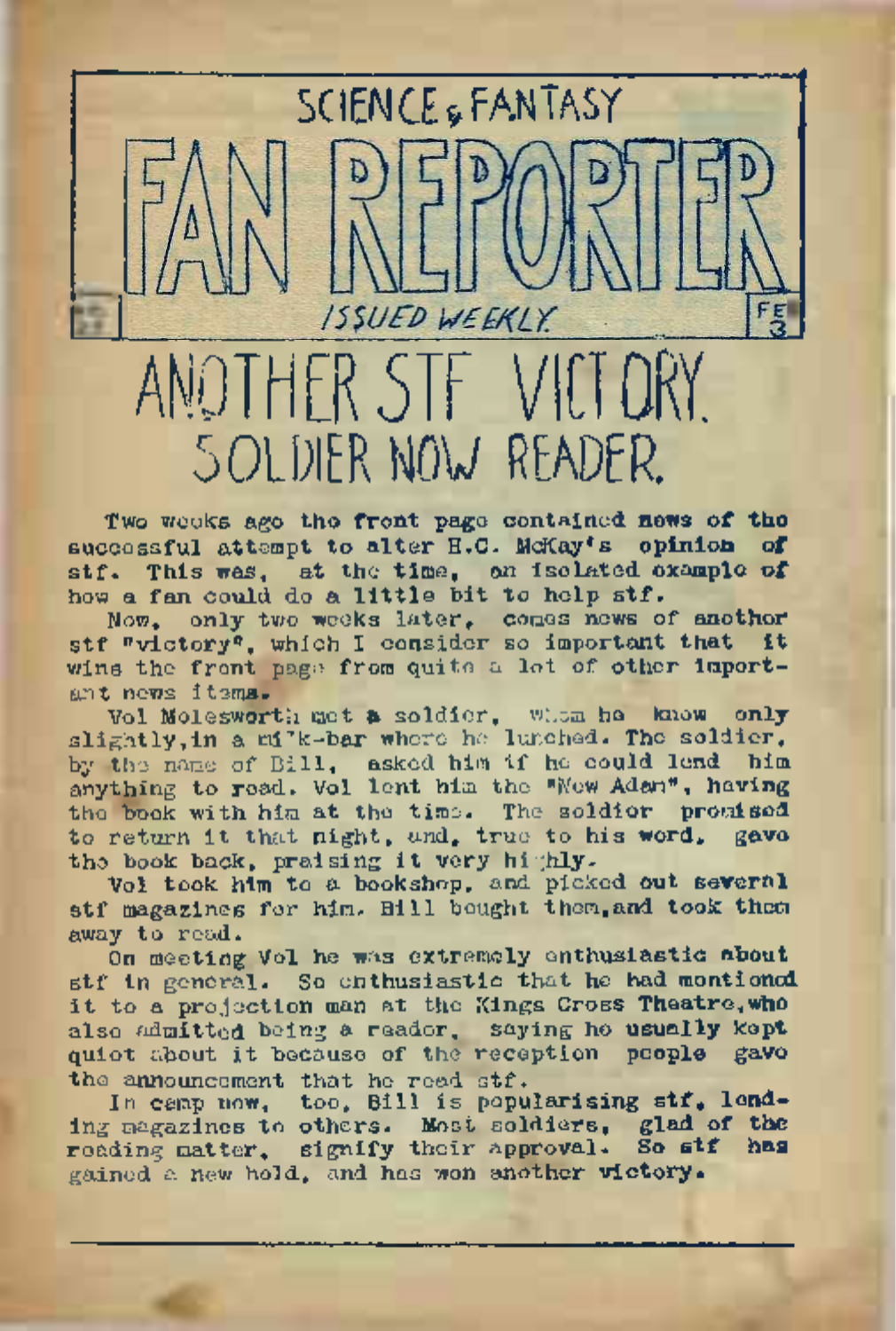PAGE TWO

IMPORTANT FSS MEETING.

The last FSS meeting, held, on Sunday **at** Eric **Russ**ell's home, was a very important meeting. DWYER'S LETTER OF CONDEMNATION.

**B.D.V. Washington** 

Noel Dwyer, who had been invited as a **guest, sent** a very long letter explaining why he would not come, and what he thought of the Society. Te would very much like to reproduce that letter in full, but it is twice the length of this whole issue,so reproduction is out of the question. However, I will give you the general outline, without comment.

First, he stated that he had no particular desire to attend a meeting, although Eric Russell and Vol Molesworth still say he did express a desire to come. Reason for not coming is that he considers the FSS a "petty, paltry and deceptive thing" that is of no use at all. Only use it ever was, he says, was to give adolescents an interest as they grew up. Now that use is past, so the club has"outlived its aim".

He admits the mombers are sincere in their efforts but says this makes matter all the worse. He says that the members should direct their effort towards the war,and not science-fiction. At present,he states that no member is doing anything at all to help the war, and to carry on with having "meetings, discussions and putting out fanmags<sup>8</sup> is "disgusting".

Various comments on this letter were made by members,but of these nothing will be said at present. At the special meeting on Tuesday night (see elsewhere for details) the FSS will decide what is to be done. so I will leave the matter until then.<br>STF FOR THE AIF.

STP FOR THE AIF.<br>In direct answer to Dwyer's statement that the FSS **has** done nothing, and will do nothing, was the announcement of this new scheme to help the men of the fighting forces.

The idea is to get parcels of stf magazines to send to men in the forces, preferably those in hospitals, who would appreciate the magazines.

Magazines will be bought from the bookshops, and fans will donate some from their collections, **if they** think fit.

Only objector to this scheme was Graham Stone, who stated that if magazines were bought from the shops (Continued on page three.)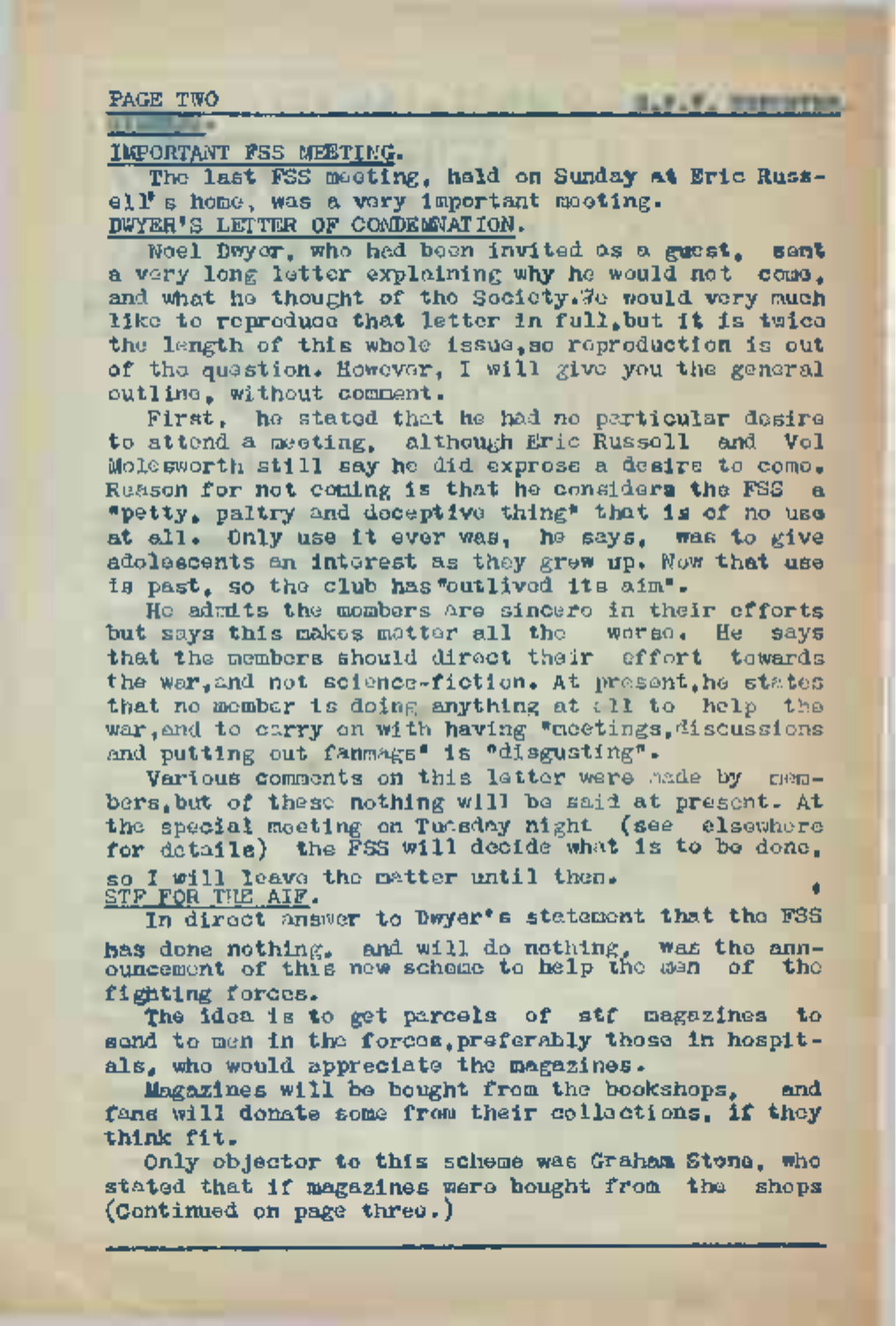S.F.F. REPORTER. **PAGE TERSE. STF'FUR' THE'ACT'''('5bhtiftded)"\*'"~ ■■■—■■ ■ ———** this would males **the Job** harder **for collectors \*f the future.** This **objection did not altar the scheme. This, too, will be fully prepared at the special\* neoting next Tuesday.**

SPECIAL FSS NEETING.

<sup>A</sup> special meeting **will** be **held on Tuesday.February 3. to** settle several **business matters which have boon put off** from time **to** time.

In the past the FSS has had a reputation for **shel**ving things, a condition **vhich** is not **always brought** about by the members themselves,**but** sometimes **by cer**tain important details not being known at the time of discussion\*

Tho FSS has several **of** these **matters** on **its hands,** and will hold the special meeting to decide **them, for** good. **At** the same time, this will leave **the meeting** after this for stf discussions. One of the **subjects** for discussion is the possibility or **otherwise of** intelligent crystals. Members do not **agree on this** subject.

INQUIRY EVIDENCE COMPLETE.

Twenty one pages of <sup>e</sup>'vidence from the **Futurian** Court of Inquiry wore read out and passed at the last FSS meeting. This was a complete record of **the evid**ence,and from this will now bo prepared tho **oxaminors** report« Vol Itfolesworth has stated that there **was some** perjury at the Court,**but** refused to give examples **un**til his report was ready.

FSS AND SCIENCE FICTIONEERS.

A point debated in the club from time to time was settled last Sunday, when a definite decision re the Science-fictioneers was reached.

For a long time it has been argued that being a chapter - Chapter <sup>9</sup> - of the Scionce-f**ictioneers has** done the club no good.Finally it was decided **to brack** contact with this body, and a letter will **bo sent In**forming them of this.

Two members of the FSS are Sciencefictioneers. **So** there are only two members **in** chapter **9. This is an**other reason why the break is being made# **These two** members, however, need not resign from the **Science**fictioneers.<br>Tales of Wonder No.15 is out in Sydney.

Graham"stone says Ron Levy says Observer **will bo** continued.